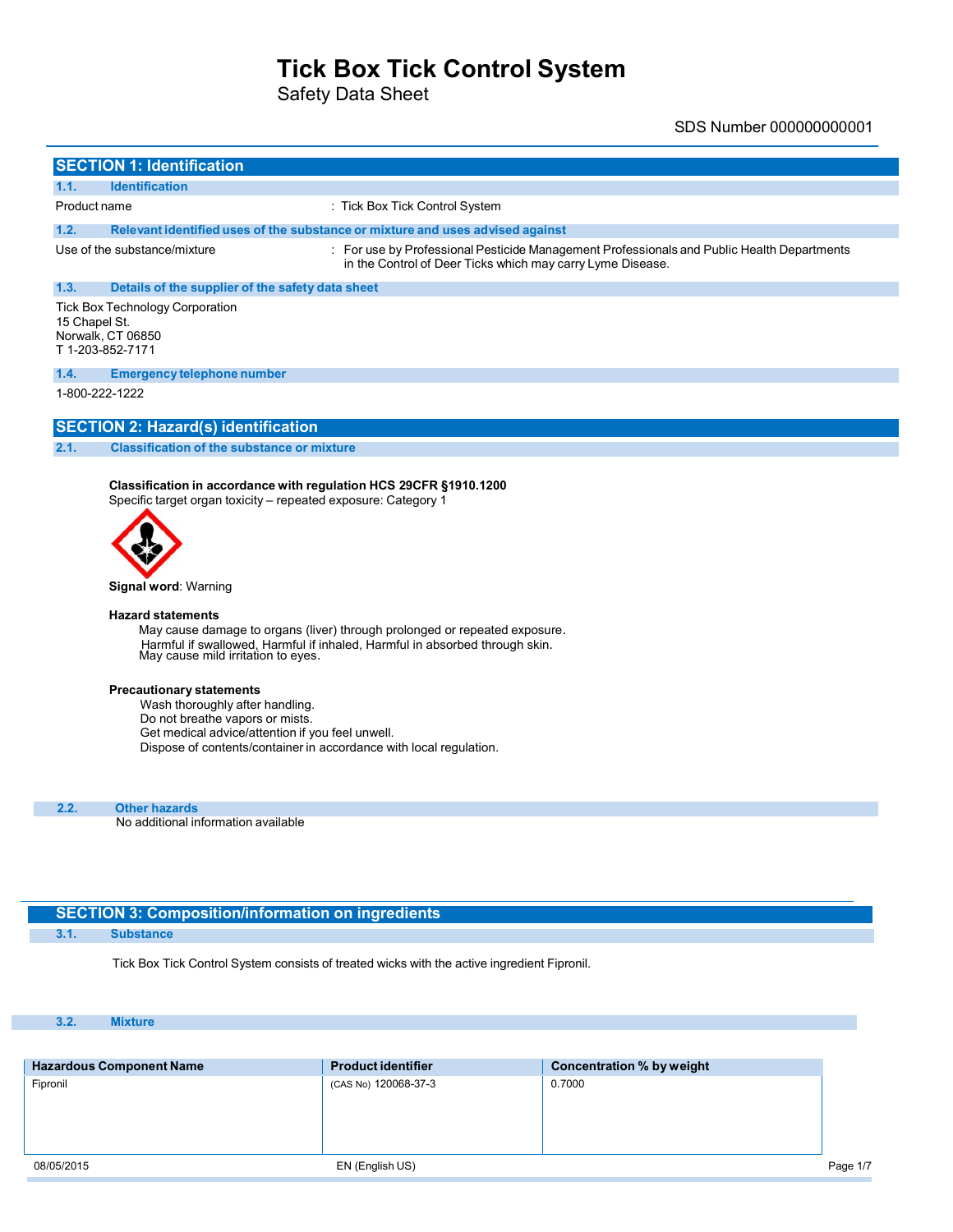Safety Data Sheet

| <b>SECTION 4: First aid measures</b>                                | <b>SDS Number: 000000000001</b>                                                                                                                                                                                                                                                 |
|---------------------------------------------------------------------|---------------------------------------------------------------------------------------------------------------------------------------------------------------------------------------------------------------------------------------------------------------------------------|
| 4.1.<br><b>Description of first aid measures</b>                    |                                                                                                                                                                                                                                                                                 |
| First-aid measures after inhalation                                 | : Move person to fresh air. If person is not breathing, call 911 or an ambulance, then give<br>artificial respiration, preferably mouth-to-mouth if possible. Call a poison control center or<br>doctor for further treatment advice.                                           |
| First-aid measures after skin contact                               | : Take off contaminated clothing. Rinse skin immediately with plenty of water for 15-20 minutes.<br>Call a poison control center or doctor for treatment advice.                                                                                                                |
| First-aid measures after eye contact                                | : Hold eye open and rinse slowly and gently with water for 15-20 minutes. Remove contact<br>lenses, if present, after the first 5 minutes, then continue rinsing eye. Call a poison control<br>center or doctor for treatment advice.                                           |
| First-aid measures after ingestion                                  | : Call a poison control center or doctor immediately for treatment advice. Have person sip a<br>glass of water if able to swallow. Do not induce vomiting unless told to do so by a poison<br>control center or doctor. Do not give anything by mouth to an unconscious person. |
| Notes to physician                                                  | : In severe cases of overexposure by oral ingestion, lethargy, muscle tremors, and, in extreme<br>cases, possibly convulsions, may occur.                                                                                                                                       |
| Treatment                                                           |                                                                                                                                                                                                                                                                                 |
| 4.2.<br>Most important symptoms and effects, both acute and delayed |                                                                                                                                                                                                                                                                                 |
| Symptoms/injuries after inhalation                                  | : Harmful if inhaled. May produce symptoms similar to those from ingestion. May cause<br>shortness of breath, excitement, involuntary shaking, convulsions, and irritability.                                                                                                   |
| Symptoms/injuries after skin contact                                | : Harmful if absorbed through skin. Avoid contact with skin or clothing. May be minimally irritating<br>to the skin following prolonged direct contact. May produce symptoms similar to those from<br>ingestion.                                                                |
| Symptoms/injuries after eye contact                                 | : May cause mild irritation to eyes. Avoid contact with eyes.                                                                                                                                                                                                                   |
| Symptoms/injuries after ingestion                                   | : Harmful if swallowed. May cause shortness of breath, involuntary shaking, convulsions,<br>and excitement.                                                                                                                                                                     |

**4.3. Indication of any immediate medical attention and special treatment needed**

There is no specific antidote. All treatment should be based on observed signs and symptoms of distress in the patient. Consideration should be given to the possibility that overexposure to materials other than this product may have occurred. TREATMENT FOR FIPRONIL OVERDOSE:

Recommendations for treatment are based on anticonvulsant therapy as routinely administered to humans. Phenobarbital or diazepam may be useful in controlling convulsions induced by Fipronil.

Even when symptoms of Fipronil intoxication are rapidly reversed by treatment, the treatment must be continued for several days, gradually decreasing the dose of anticonvulsant based on the patient's clinical response. This is necessary due to the slow elimination of the compound.

| <b>SECTION 5: Firefighting measures</b>                       |                                                              |  |  |
|---------------------------------------------------------------|--------------------------------------------------------------|--|--|
| 5.1.<br><b>Extinguishing media</b>                            |                                                              |  |  |
| Suitable extinguishing media                                  | : Dry chemical, Foam, Water, Carbon dioxide (CO2)            |  |  |
| Unsuitable extinguishing media                                | : None.                                                      |  |  |
| 5.2.<br>Special hazards arising from the substance or mixture |                                                              |  |  |
| Fire hazard                                                   | : Under fire conditions, toxic, corrosive fumes are emitted. |  |  |
| <b>Explosion hazard</b>                                       | : None known.                                                |  |  |
| 5.3.<br><b>Advice for firefighters</b>                        |                                                              |  |  |
| Protection during firefighting                                | : Firefighters should wear full protective gear.             |  |  |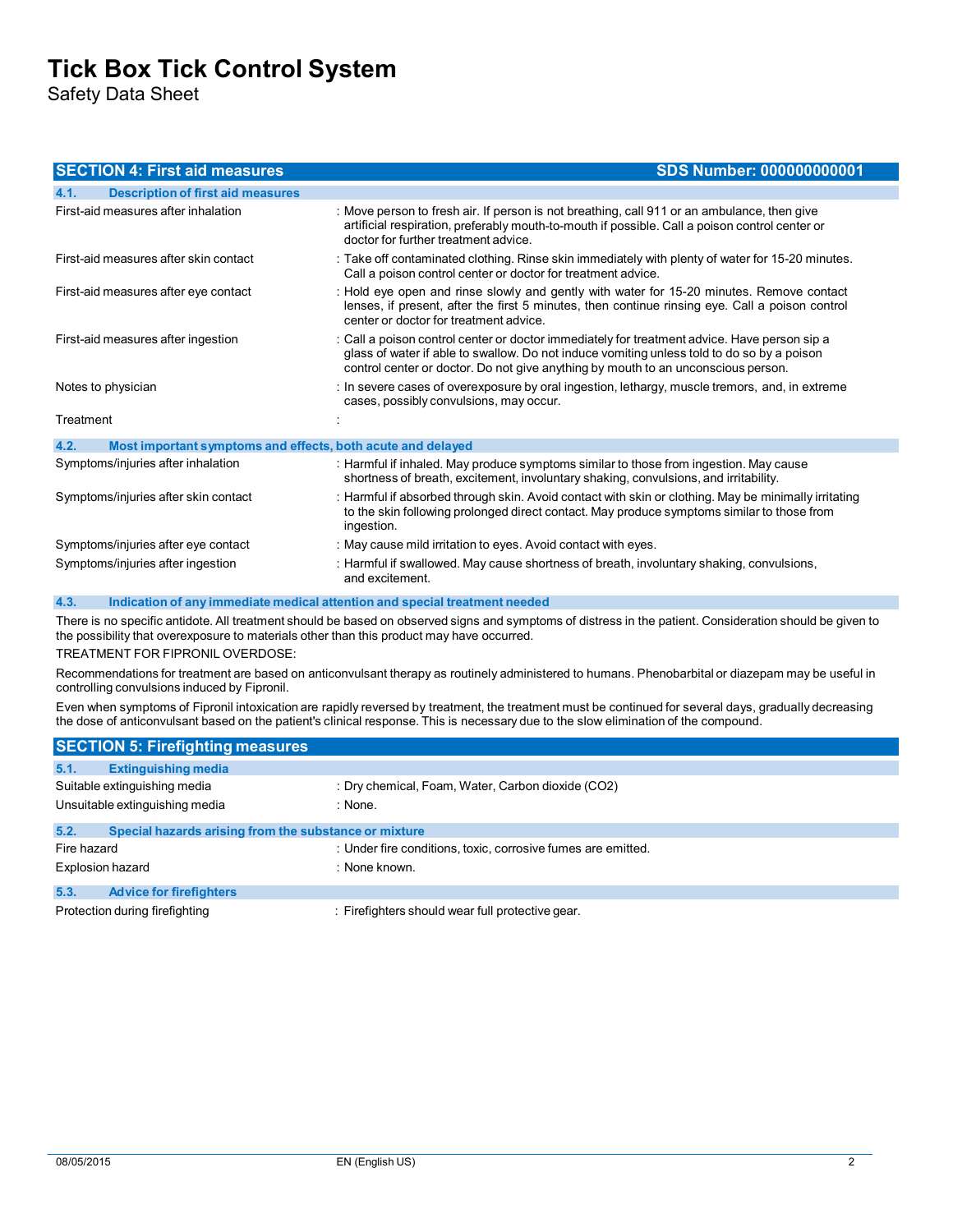Safety Data Sheet

L,

| <b>SECTION 6: Accidental release measures</b>                                | <b>SDS Number: 000000000001</b>                                                                                                                                                                                                                                                                                                                                                                                                                                                                                                                          |  |  |
|------------------------------------------------------------------------------|----------------------------------------------------------------------------------------------------------------------------------------------------------------------------------------------------------------------------------------------------------------------------------------------------------------------------------------------------------------------------------------------------------------------------------------------------------------------------------------------------------------------------------------------------------|--|--|
| Personal precautions, protective equipment and emergency procedures<br>6.1.  |                                                                                                                                                                                                                                                                                                                                                                                                                                                                                                                                                          |  |  |
| 6.1.1.<br>For non-emergency personnel<br>No additional information available |                                                                                                                                                                                                                                                                                                                                                                                                                                                                                                                                                          |  |  |
| 6.1.2.<br>For emergency responders<br>No additional information available    |                                                                                                                                                                                                                                                                                                                                                                                                                                                                                                                                                          |  |  |
| 6.2.<br><b>Environmental precautions</b>                                     |                                                                                                                                                                                                                                                                                                                                                                                                                                                                                                                                                          |  |  |
| Avoid release to the environment.                                            |                                                                                                                                                                                                                                                                                                                                                                                                                                                                                                                                                          |  |  |
| 6.3.<br>Methods and material for containment and cleaning up                 |                                                                                                                                                                                                                                                                                                                                                                                                                                                                                                                                                          |  |  |
| For containment                                                              | : No special measures required.                                                                                                                                                                                                                                                                                                                                                                                                                                                                                                                          |  |  |
| Methods for cleaning up                                                      | : If spilled on the ground, the affected area should be scraped clean and placed in an appropriate<br>container for disposal. Decontaminate tools and equipment following cleanup. Avoid creation of<br>dusty conditions.                                                                                                                                                                                                                                                                                                                                |  |  |
| <b>Reference to other sections</b><br>6.4.                                   |                                                                                                                                                                                                                                                                                                                                                                                                                                                                                                                                                          |  |  |
| No additional information available                                          |                                                                                                                                                                                                                                                                                                                                                                                                                                                                                                                                                          |  |  |
| <b>SECTION 7: Handling and storage</b>                                       |                                                                                                                                                                                                                                                                                                                                                                                                                                                                                                                                                          |  |  |
| <b>Precautions for safe handling</b><br>7.1.                                 |                                                                                                                                                                                                                                                                                                                                                                                                                                                                                                                                                          |  |  |
| Precautions for safe handling                                                | : Avoid contact with skin, eyes and clothing. Avoid breathing vapors and mists. Do not ingest.<br>Wash hands thoroughly with soap and water after handling and before eating, drinking,<br>chewing gum, using tobacco, or using the toilet. Wash exposed skin promptly to remove<br>accidental splashes of contact with this material. Remove and wash contaminated clothing<br>before re-use. As soon as practical, wash thoroughly and change into clean clothing.<br>Contaminated clothing should not be taken home or laundered with other clothing. |  |  |
| 7.2.<br>Conditions for safe storage, including any incompatibilities         |                                                                                                                                                                                                                                                                                                                                                                                                                                                                                                                                                          |  |  |
| Storage conditions                                                           | : Do not contaminate water, food, or feed by storage or disposal. Store unused boxes out of<br>reach of children and animals. Store away from heat or sunlight.                                                                                                                                                                                                                                                                                                                                                                                          |  |  |
|                                                                              |                                                                                                                                                                                                                                                                                                                                                                                                                                                                                                                                                          |  |  |
| <b>SECTION 8: Exposure controls/personal protection</b>                      |                                                                                                                                                                                                                                                                                                                                                                                                                                                                                                                                                          |  |  |
| 8.1.<br><b>Control parameters</b>                                            |                                                                                                                                                                                                                                                                                                                                                                                                                                                                                                                                                          |  |  |
| No additional information available                                          |                                                                                                                                                                                                                                                                                                                                                                                                                                                                                                                                                          |  |  |
| 8.2.<br><b>Exposure controls</b>                                             |                                                                                                                                                                                                                                                                                                                                                                                                                                                                                                                                                          |  |  |
| Appropriate engineering controls                                             | : Engineering controls are not necessary under most routine use and handling conditions.<br>Maintain exposure levels below the applicable exposure limit through the use of general and<br>local exhaust ventilation.                                                                                                                                                                                                                                                                                                                                    |  |  |
| Hand protection                                                              | : Impervious butyl rubber gloves.                                                                                                                                                                                                                                                                                                                                                                                                                                                                                                                        |  |  |
| Eye protection                                                               | : None required under normal product handling conditions.                                                                                                                                                                                                                                                                                                                                                                                                                                                                                                |  |  |
| Skin and body protection                                                     | : Wear suitable working clothes.                                                                                                                                                                                                                                                                                                                                                                                                                                                                                                                         |  |  |
| Respiratory protection                                                       | : None required under normal product handling conditions.                                                                                                                                                                                                                                                                                                                                                                                                                                                                                                |  |  |
| <b>SECTION 9: Physical and chemical properties</b>                           |                                                                                                                                                                                                                                                                                                                                                                                                                                                                                                                                                          |  |  |
| 9.1.<br>Information on basic physical and chemical properties                |                                                                                                                                                                                                                                                                                                                                                                                                                                                                                                                                                          |  |  |
| Physical state                                                               | : Liquid                                                                                                                                                                                                                                                                                                                                                                                                                                                                                                                                                 |  |  |
| Color                                                                        | : Colorless.                                                                                                                                                                                                                                                                                                                                                                                                                                                                                                                                             |  |  |
| Odor                                                                         | : odorless                                                                                                                                                                                                                                                                                                                                                                                                                                                                                                                                               |  |  |
| Odor threshold                                                               | : No data available                                                                                                                                                                                                                                                                                                                                                                                                                                                                                                                                      |  |  |
| pH                                                                           | : 7 (1% in distilled water)                                                                                                                                                                                                                                                                                                                                                                                                                                                                                                                              |  |  |
| Melting point                                                                | : No data available                                                                                                                                                                                                                                                                                                                                                                                                                                                                                                                                      |  |  |
| Freezing point                                                               | : No data available                                                                                                                                                                                                                                                                                                                                                                                                                                                                                                                                      |  |  |
| Boiling point                                                                | : No data available                                                                                                                                                                                                                                                                                                                                                                                                                                                                                                                                      |  |  |
| Flash point                                                                  | : No data available                                                                                                                                                                                                                                                                                                                                                                                                                                                                                                                                      |  |  |
| Relative evaporation rate (butyl acetate=1)<br>Flammability (solid, gas)     | : No data available<br>: No data available                                                                                                                                                                                                                                                                                                                                                                                                                                                                                                               |  |  |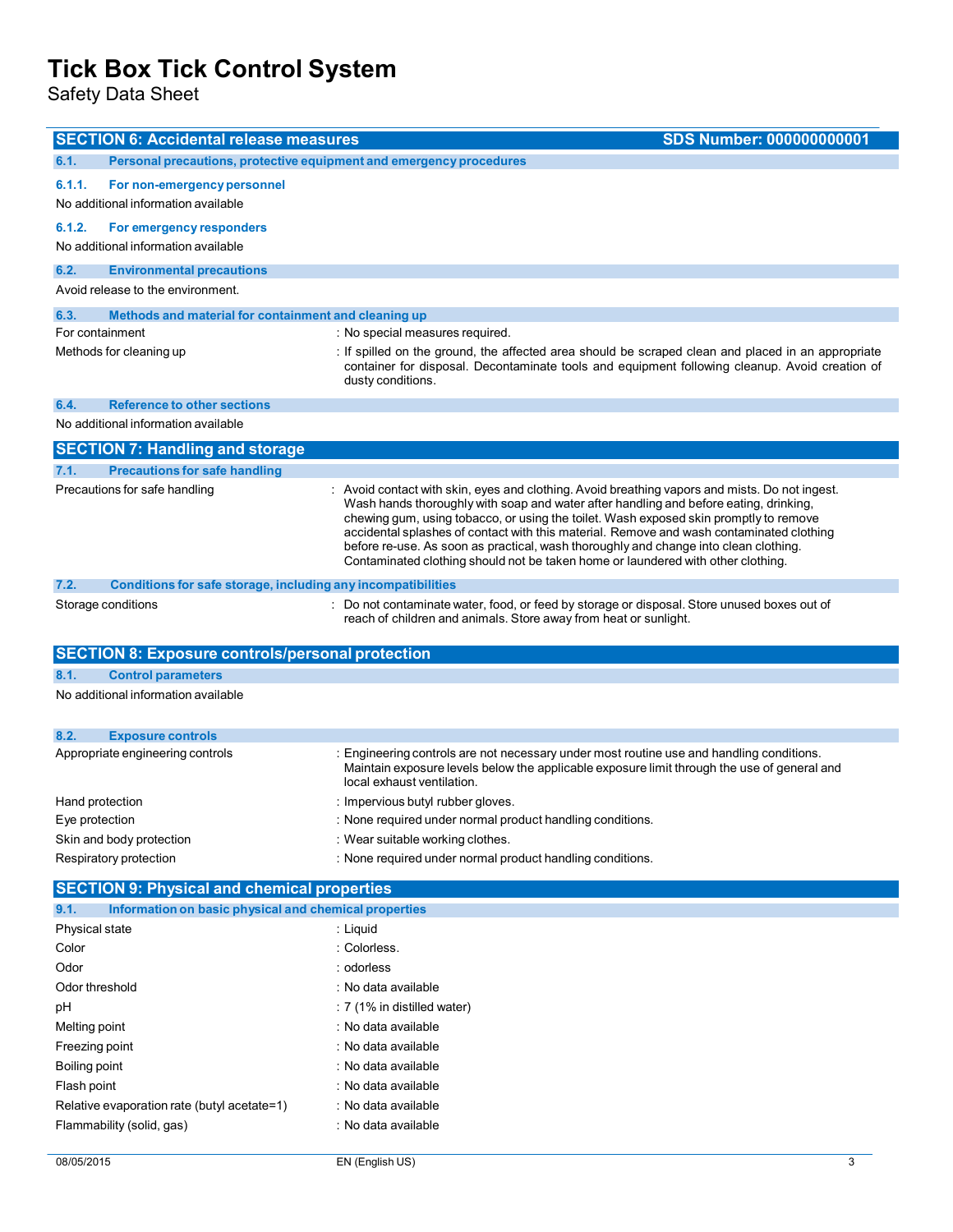Safety Data Sheet

| <b>Explosion limits</b>         | : No data available |
|---------------------------------|---------------------|
| <b>Explosive properties</b>     | : No data available |
| Oxidizing properties            | No data available   |
| Vapor pressure                  | No data available   |
| Relative density                | : No data available |
| Relative vapor density at 20 °C | No data available   |
| Solubility                      | : No data available |
| Log Pow                         | No data available   |
| Auto-ignition temperature       | : No data available |
| Decomposition temperature       | 240 $^{\circ}$ C    |
| Viscosity                       | No data available   |
| Viscosity, kinematic            | : No data available |
| Viscosity, dynamic              | : No data available |
|                                 |                     |

## **9.2. Other information**

No additional information available

|--|

### **10.1. Reactivity**

No additional information available

### **10.2. Chemical stability**

The product is stable at normal handling and storage conditions.

#### **10.3. Possibility of hazardous reactions**

Will not occur.

#### **10.4. Conditions to avoid**

Direct sunlight, exposure to extreme heat..

#### **10.5. Incompatible materials**

Strong bases, Strong acids, Strong oxidizing agents.

#### **10.6. Hazardous decomposition products**

Hydrogen fluoride, oxides of nitrogen, sulfur and carbon. Hydrochloric acid.

#### **SECTION 11: Toxicological information**

**11.1. Information on toxicological effects**

Note: Data for the acute information is based on studies performed on a similar formulation with 2.5% Fipronil.<br>Acute toxicity chate information: Harmful if swallowed. Dermal: Harmful in contact with skin. Inhalation: Harm **Acute toxicity** : Oral: Harmful if swallowed. Dermal: Harmful in contact with skin. Inhalation: Harmful if inhaled.

| Fipronil (120068-37-3)                              |                                                                                                                                                                                                                    |
|-----------------------------------------------------|--------------------------------------------------------------------------------------------------------------------------------------------------------------------------------------------------------------------|
| LD50 oral rat (male)                                | 3529 mg/kg                                                                                                                                                                                                         |
| LD50 oral rat (male and female)                     | 3208 mg/kg                                                                                                                                                                                                         |
| LD50 dermal                                         | > 4000 mg/kg                                                                                                                                                                                                       |
| LC50 inhalation                                     | $> 5$ ma/l<br>$MMAD = 2.6$ micrometers with GSD of 1.95                                                                                                                                                            |
| Skin corrosion/irritation                           | : Not classified                                                                                                                                                                                                   |
|                                                     | pH: 7 (1% in distilled water)                                                                                                                                                                                      |
| Serious eye damage/irritation                       | : Not classified                                                                                                                                                                                                   |
|                                                     | pH: 7 (1% in distilled water)                                                                                                                                                                                      |
| Respiratory or skin sensitization                   | : Not classified                                                                                                                                                                                                   |
| Germ cell mutagenicity                              | : Not classified                                                                                                                                                                                                   |
| Carcinogenicity                                     | : Not classified                                                                                                                                                                                                   |
| <b>Reproductive toxicity</b>                        | : Not classified                                                                                                                                                                                                   |
| Specific target organ toxicity (single<br>exposure) | : Not classified                                                                                                                                                                                                   |
| Assessment repeated dose toxicity                   | Fipronil caused specific target organ toxicity in experimental animal studies in the following<br>organ(s): liver. Fipronil caused neurobehavioral effects and /or neuropathological changes<br>in animal studies. |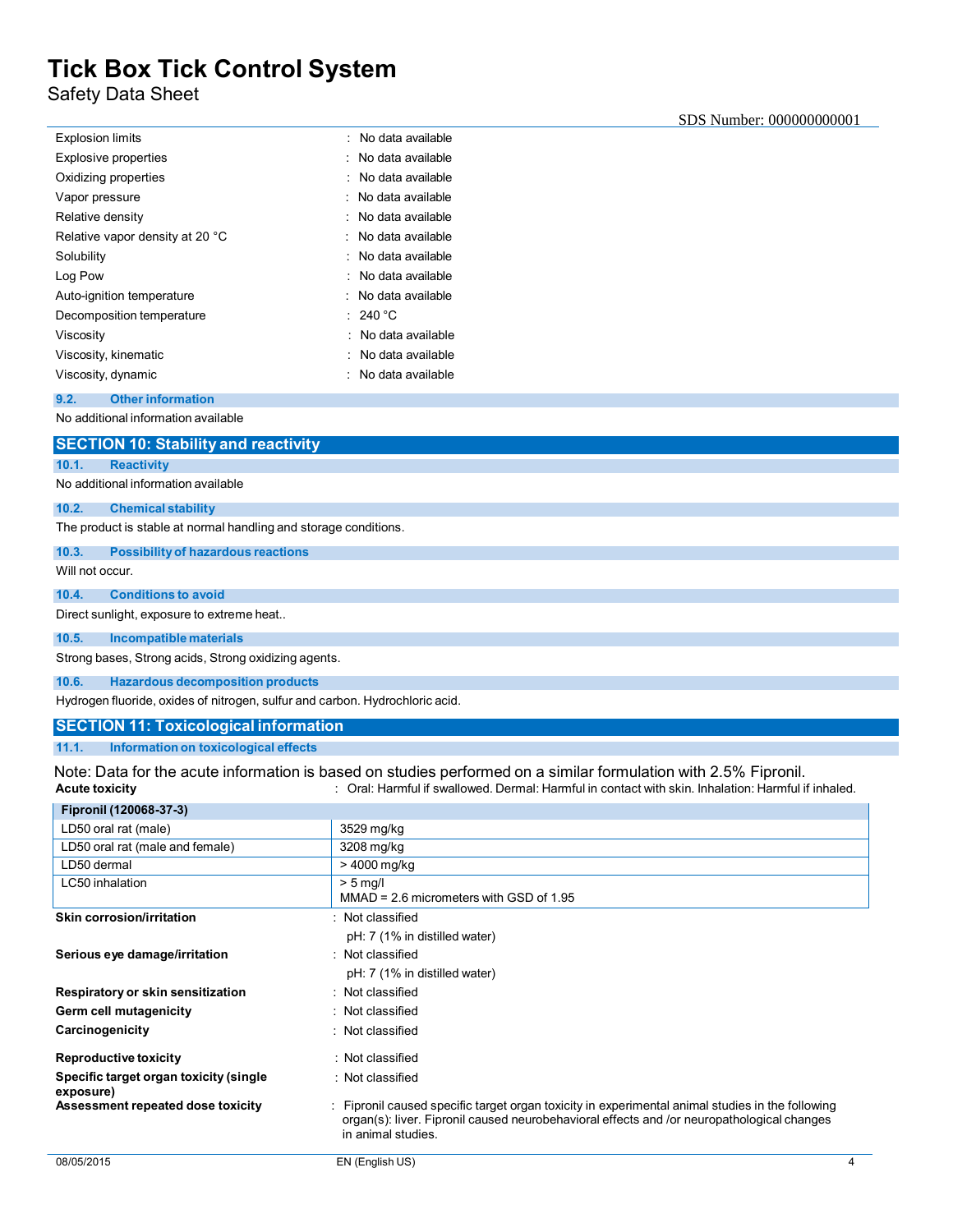Safety Data Sheet

| <b>Assessment Carcinogenicity</b>             |                                                                                                                                                                                                                                                                                                                                                                            |
|-----------------------------------------------|----------------------------------------------------------------------------------------------------------------------------------------------------------------------------------------------------------------------------------------------------------------------------------------------------------------------------------------------------------------------------|
| <b>ACGIH</b>                                  | None                                                                                                                                                                                                                                                                                                                                                                       |
| <b>NTP</b>                                    | None                                                                                                                                                                                                                                                                                                                                                                       |
| <b>IARC</b><br><b>OSHA</b>                    | None<br>None                                                                                                                                                                                                                                                                                                                                                               |
|                                               |                                                                                                                                                                                                                                                                                                                                                                            |
| <b>Aspiration hazard</b>                      | : Not classified                                                                                                                                                                                                                                                                                                                                                           |
| <b>SECTION 12: Ecological information</b>     |                                                                                                                                                                                                                                                                                                                                                                            |
| 12.1.<br><b>Toxicity</b>                      |                                                                                                                                                                                                                                                                                                                                                                            |
| Ecology - general                             | : Toxic to birds, fish and aquatic invertebrates. Do not apply directly to water, to areas where<br>surface water is present or to intertidal areas below the mean high water mark. Do not<br>contaminate surface or ground water by cleaning equipment or disposal of wastes, including<br>equipment washwater. Contain runoff to prevent entry into sewers or waterways. |
| <b>Acute and Prolonged</b>                    | The following data is based on the technical grade active ingredient(s).                                                                                                                                                                                                                                                                                                   |
| <b>Toxicity to Fish</b>                       | Rainbow trout Flow-                                                                                                                                                                                                                                                                                                                                                        |
|                                               | through test LC50:                                                                                                                                                                                                                                                                                                                                                         |
|                                               | 248 µg/l Exposure                                                                                                                                                                                                                                                                                                                                                          |
|                                               | Time: 96 h Mean                                                                                                                                                                                                                                                                                                                                                            |
|                                               | concentration.                                                                                                                                                                                                                                                                                                                                                             |
|                                               | <b>Bluegill sunfish Flow-</b>                                                                                                                                                                                                                                                                                                                                              |
|                                               | through test LC50:                                                                                                                                                                                                                                                                                                                                                         |
|                                               | 85 µg/l Exposure                                                                                                                                                                                                                                                                                                                                                           |
|                                               | Time: 96 h Mean                                                                                                                                                                                                                                                                                                                                                            |
|                                               | concentration                                                                                                                                                                                                                                                                                                                                                              |
| <b>Acute Toxicity to Aquatic</b>              | The following data is based on the technical grade active ingredient(s).                                                                                                                                                                                                                                                                                                   |
| <b>Invertebrates</b>                          | Daphnia                                                                                                                                                                                                                                                                                                                                                                    |
|                                               | Flow-through test                                                                                                                                                                                                                                                                                                                                                          |
|                                               | EC50: 248 µg/l                                                                                                                                                                                                                                                                                                                                                             |
|                                               | Exposure limit: 48 h<br>Mean concentration                                                                                                                                                                                                                                                                                                                                 |
| <b>Toxicity Other Non</b>                     | The following data is based on the technical grade active ingredient(s).                                                                                                                                                                                                                                                                                                   |
| <b>Mammal Terr. Species</b>                   | <b>Mallard Duck</b>                                                                                                                                                                                                                                                                                                                                                        |
|                                               | LC50: > 5,000 mg/kg                                                                                                                                                                                                                                                                                                                                                        |
|                                               | Exposure Time: 8 d<br>Dietary concentrations. Mean concentrations.                                                                                                                                                                                                                                                                                                         |
|                                               |                                                                                                                                                                                                                                                                                                                                                                            |
|                                               | Bobwhite quail                                                                                                                                                                                                                                                                                                                                                             |
|                                               | LC50: 48 mg/kg<br>Exposure Time: 8 d                                                                                                                                                                                                                                                                                                                                       |
|                                               | Dietary concentrations. Mean concentration.                                                                                                                                                                                                                                                                                                                                |
| 12.2.<br><b>Persistence and degradability</b> |                                                                                                                                                                                                                                                                                                                                                                            |
| No additional information available           |                                                                                                                                                                                                                                                                                                                                                                            |
| 12.3.<br><b>Bioaccumulative potential</b>     |                                                                                                                                                                                                                                                                                                                                                                            |
| No additional information available           |                                                                                                                                                                                                                                                                                                                                                                            |
| <b>Mobility in soil</b><br>12.4.              |                                                                                                                                                                                                                                                                                                                                                                            |
| No additional information available           |                                                                                                                                                                                                                                                                                                                                                                            |
| <b>Other adverse effects</b><br>12.5.         |                                                                                                                                                                                                                                                                                                                                                                            |
| Effect on the global warming                  | : No known ecological damage caused by this product.                                                                                                                                                                                                                                                                                                                       |
| 08/05/2015                                    | EN (English US)<br>5                                                                                                                                                                                                                                                                                                                                                       |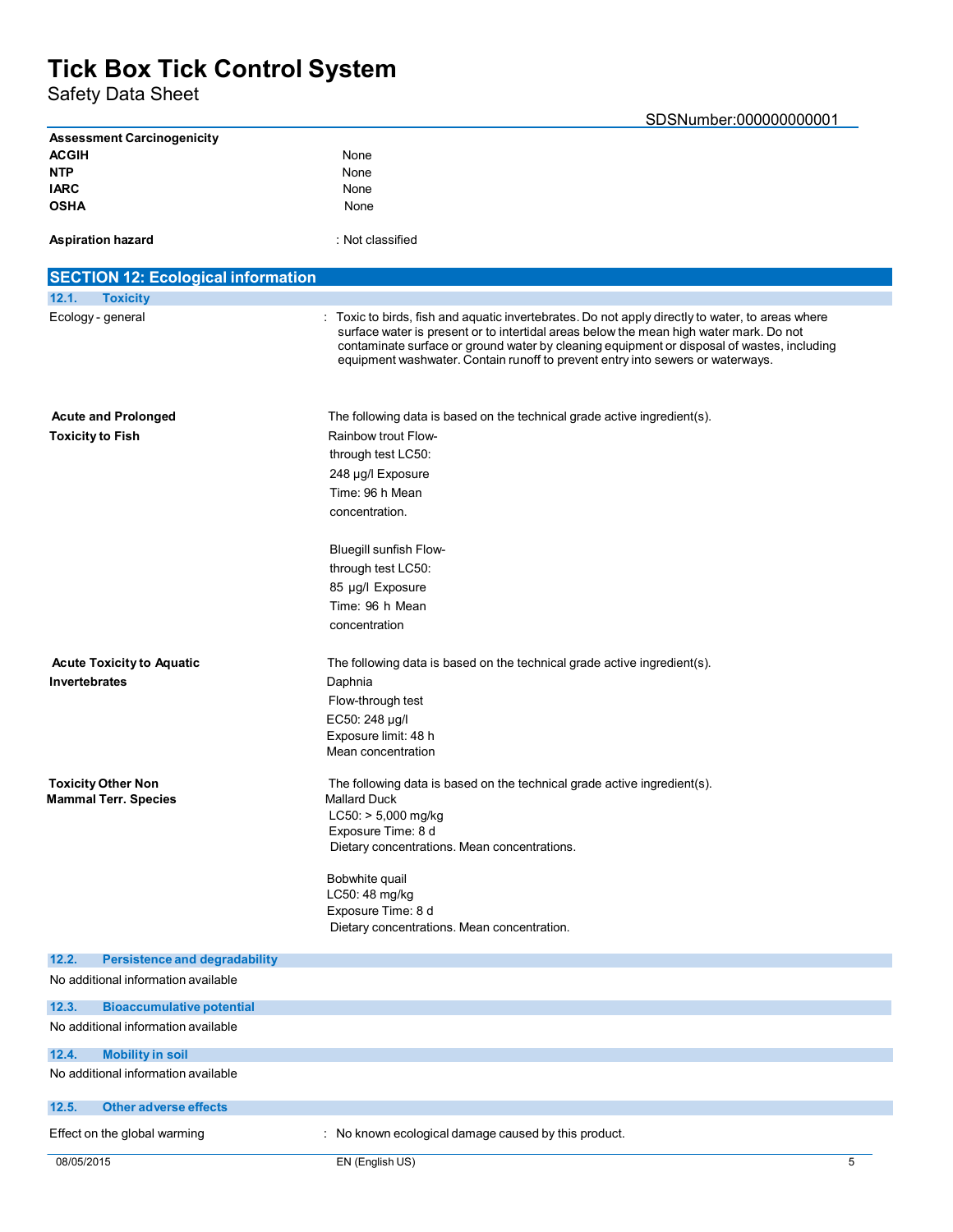Safety Data Sheet

| <b>SECTION 13: Disposal considerations</b> | <b>SDS Number: 000000000001</b>                                                                                                                                                                                                                                                                                                                                                                              |
|--------------------------------------------|--------------------------------------------------------------------------------------------------------------------------------------------------------------------------------------------------------------------------------------------------------------------------------------------------------------------------------------------------------------------------------------------------------------|
| 13.1.<br><b>Waste treatment methods</b>    |                                                                                                                                                                                                                                                                                                                                                                                                              |
| Waste disposal recommendations             | : Pesticide Disposal: Pesticide wastes are acutely hazardous. Improper disposal of excess<br>pesticide, spray mixture, or rinsate is a violation of Federal Law. If these wastes cannot be<br>disposed of by use according to label instructions, contact your State Pesticide or<br>Environmental Control Agency, or the Hazardous Waste representative at the nearest EPA<br>Regional Office for guidance. |
|                                            | Chemical additions, processing or otherwise altering this material may make the waste<br>management information presented in this SDS incomplete, inaccurate or otherwise inappropriate.<br>Please be advised that state and local requirements for waste disposal may be more restrictive or<br>otherwise different from federal laws and regulations. Consult state and local regulations regarding        |

the proper disposal of this material.

### **SECTION 14: Transport information**

#### **Department of Transportation (DOT)**

In accordance with DOT Not regulated for transport

## **SECTION 15: Regulatory information**

**15.1. US Federal regulations**

**EPA Registration No. 85306-1 US Federal Regulations TSCA list** None **US. Toxic Substance Control Act (TSCA) Section 12(b) Export Notification (40 CFR 707, SubptD)** None **SARA Title III - Section 302 – Notification and Information** None **SARA Title III – Section 313 – Toxic Chemical Release Reporting** None **Canadian Regulations**

**Canadian Domestic Substance List** None

**Environmental CERCLA** None **Clean Water Section 307 Priority Pollutants** None **Safe Water Drinking Act Maximum Contaminate Levels** None

### **EPA/FIFRA Information:**

This chemical is a pesticide product registered by the Environmental Protection Agency and is subject to certain labeling requirements under federal pesticide law. These requirements differ from the classification criteria and hazard information required for safety data sheets, and for workplace labels of non-pesticide chemicals. Following is the hazard information required on the pesticide label:

| Signal word:              | Caution!                                                                                                                                                                                                     |
|---------------------------|--------------------------------------------------------------------------------------------------------------------------------------------------------------------------------------------------------------|
| <b>Hazard statements:</b> | Caution! Harmful if swallowed, inhaled or absorbed through skin.<br>May cause mild irritation to eyes.<br>Avoid contact with skin, eyes and clothing.<br>Wash thoroughly with soap and water after handling. |